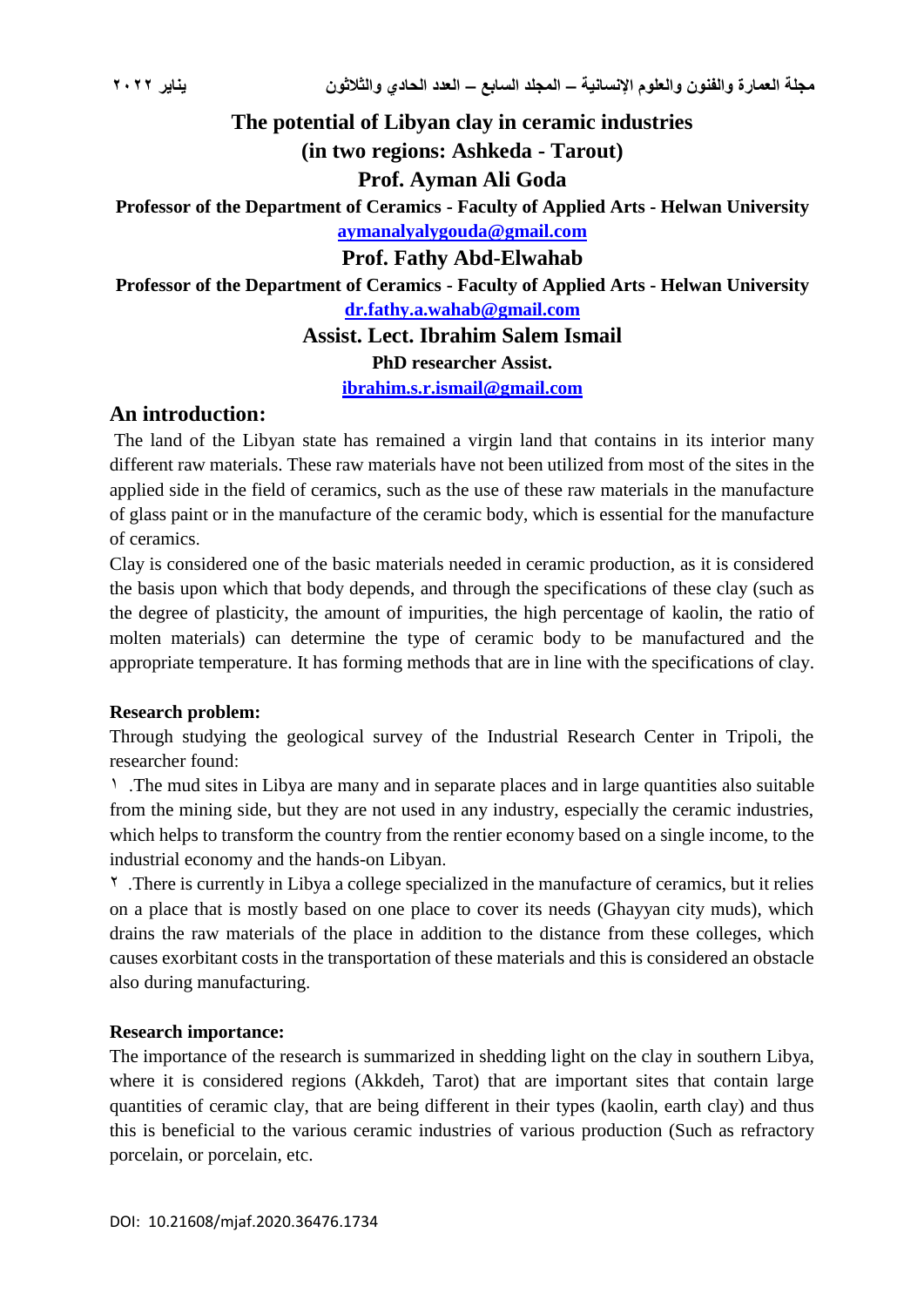#### **Research objectives:**

The research objectives are summarized in:

- 1 .Obtaining local clay suitable for ceramic production.
- 2 .Learn about the potentials of the used physical clays.
- .3 Encouraging locally made ceramics, honing students' skills and developing their capabilities.
- 4 .This research serves those interested in this field, also nurtures Libyan libraries.
- .5 Creating local experiences that serve the ceramics industry.

### **Key words**:

kaolin, ground mud, specific density, porosity, plasticity.

### **Clays:**

"It is the name usually given to most of sedimentary rocks that are derived from primary rock changes [1], and it consists of inorganic earth materials in the form of loose sediments consisting of particles of dimensions less than 0.05 mm, and does not depend on the chemical composition of the material by itself [7], it is a sheet structure mineral, consisting of aqueous aluminum silicate Al2O3.2SiO2.2H2O, which adheres, and acquires the plasticity property when mixed with water and solidifies, and its chemical and physical properties change after burning] [4.

# **The origin of clay:**

Clay is a ceramic material because it contains metallic and non-metallic elements in its composition, it is mainly composed of a hundred aluminum silicates with some impurities such as iron oxides, calcium, magnesium and alkalis like sand, mother residues and some organic materials, and clay is a ground material that comes from primary rocks, such as granite rocks that consist mainly of Rock minerals such as feldspar, quartz, and mica. These natural rocks have been decomposed over time due to erosion factors (water, wind, and associated chemical changes  $[3.0]$ 

### **Classification and types of clay:**

Clay classification: clays are classified based on their origin and use, or both. The geologist depends on an origin and has been classified into:

- 1. Primary Clay
- 2 .Secondary Clay

1 The primary clay: formed from the fragmentation and conversion of rocks close to the mother rocks to clay without exposure to transport factors, i.e. they were not stirred by natural forces such as wind and water, the sizes of their granules are varied and most of them are relatively large and characterized by white color and lack of their plasticity which is one of the purest types of clays. One of such species is China Clay.

<sup>1</sup> .Sedimentary (secondary) clays: they are the clays that are transported from the places where the original rocks were formed by the action of water and wind. This process is carried out by transporting the clays with gravel, sand and rocks of various kinds and moving down the stream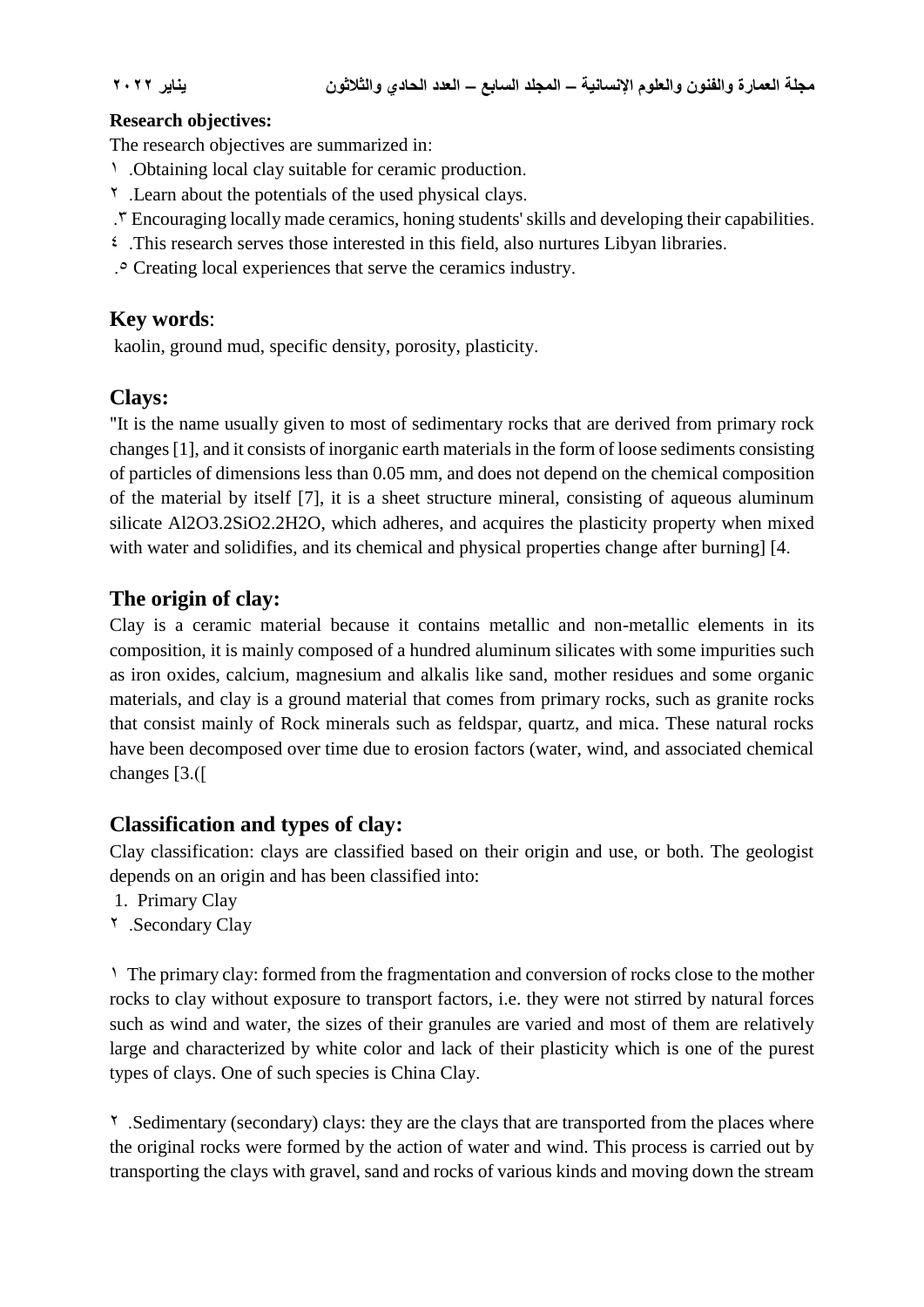of water transporting the clay, containing a lot of impurities such as organic materials, mineral materials such as iron, quartz, mica, alkali and carbonate that the water had washed with the current and friction during transport and its mutual interaction with the forces of erosion. The similarity in size and shape also develops a lot, and this explains the complexity of the composition or components of the secondary clays and their difference from the kaolin clay that is formed in the sites of the mother rock and without movement. Also called Secondary Clay, it is widespread in the world. This clay is distinguished by its high plasticity and ability to be formed [2.]

Natural clays, along with the clay mineral, contain other impurities resulting from either the remains of the mother rock or compounds attached to the clay when transported from the places of formation to the places of precipitation, and these impurities have a clear impact on the properties of clays, and their impact depends on- :

The nature and quantity of impurities, the size and shape of the clay granules and impurities, and the reaction conditions in terms of temperature, reaction time and oven atmosphere. Impurities include the following- :

 \*Prepared clay usually contains alkali, while minerals with alkali such as feldspar and mica usually contain an increase of alumina and silica.

\*Such impurities are not harmful as long as they are allowed in the body composition.

 \*Alkaline earths that are usually found in small quantities in clay and in feldspar serve as fuses, and the most important impurity and special importance in clay is iron oxide.

" \*Common" porcelain, which sometimes consists entirely of red clay, may contain about 10% Fe2O2 ferric oxide, and most of these quantities can interact with silica and be molten, especially in the presence of terrestrial alkali, at a relatively low temperature (about 1000 º C) and thus need a slightly higher temperature to produce a final solid product.

Titanium dioxide is another impurity commonly found in clay and helps to form crystal (as a catalyst that encourages chemical reactions), and greatly increases the chromatic effect of other mineral oxides, especially iron oxides [5] [6.]

# **The sites understudy for the clay:**

# **Tarot:**

Geological location and description: It is located in the northern part of the iron ore in Tawart, at a distance of 5 km southwest of the village of Katta, where it is located in the lower green clay stone member of the upper formation of iron (forming a skeleton) and is in the form of three ranges, the best of which is the upper one, which consists of predominantly gray and bluish gray clay, and it consists of kaolin metal and some elite with interfering silt and the thickness of the clay layer ranges between 1,5 - 6,6

### **The obtained material is the Kaolin clay- :**

Kaolinite, the main mineral in the kaolin clay may be the result of the breakdown of granite rocks under high thermal conditions (Hypogenic). Although the details of chemical reactions are not entirely clear, many researchers are more convinced of the theory of the igneous emanation, which confirms that the main reaction takes place with Potash feldspar, which turns into kaolin as a result of hot acid volcanic gases (Boron, Fluor, carbon dioxide, etc. ... all of which are active means, that have led to the analysis of feldsparian rock to kaolin in deep depths,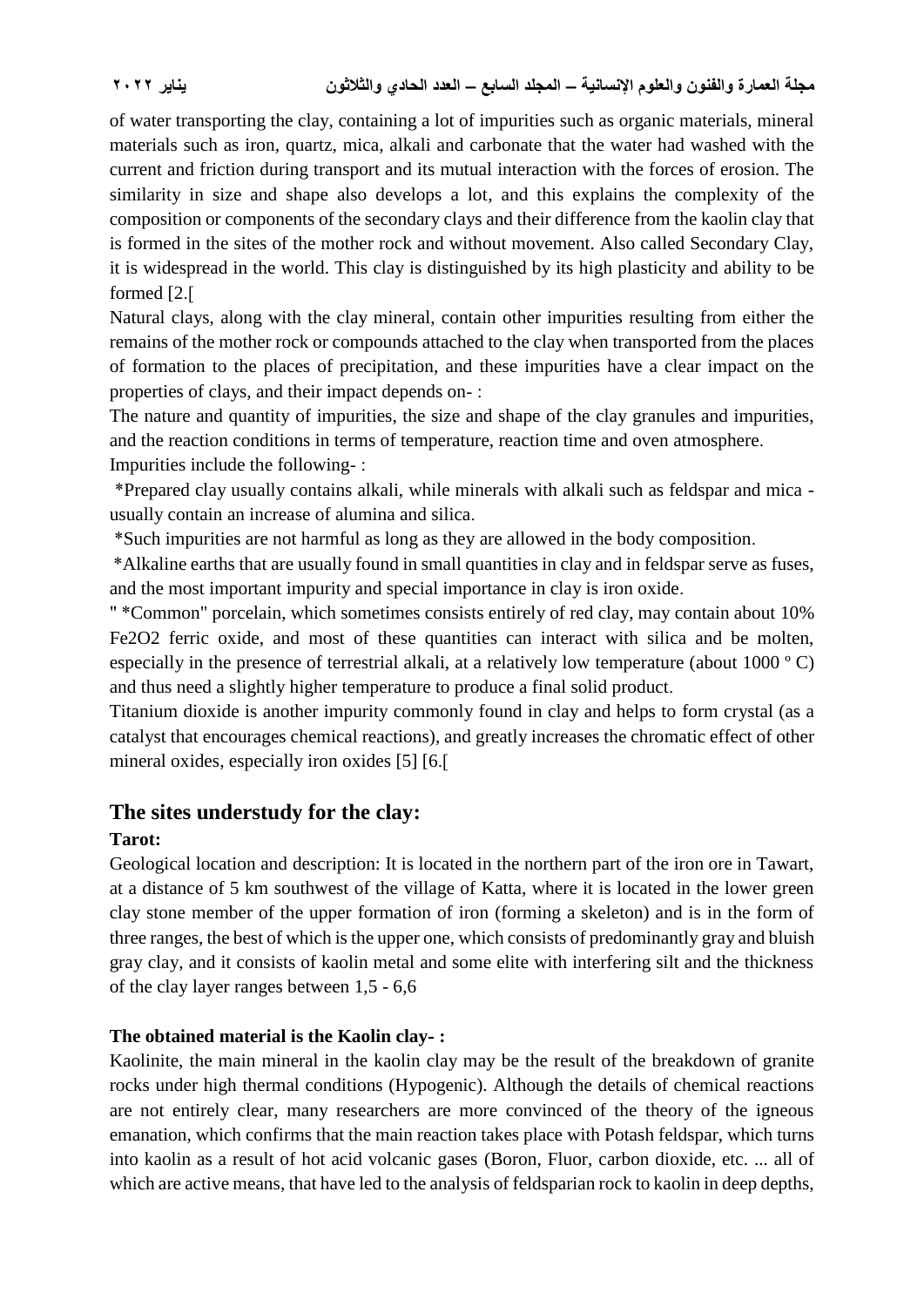in addition to silica and potash. As for the other elements that make up granite rock, which are quartz and mica, the degree of influence on them is negligible. However, this does not preclude the formation of small amounts of fluorspar and tourmaline compounds.

In general, whatever the origin, kaolin clay is considered one of the primary / residual clays, meaning that it was formed and settled in its original place, and this is one of its characteristics. In Libya, Kaolin formations are found in several regions, the most important of which are- :

The deposits of Sebha region, which fall into three bands, the middle range is considered the best in terms of quality as it contains thermal and ceramic clays, and includes most of the reserves of the clays suitable for industry.

These clays were classified according to what they contain of alumina, and their thermal resistance in the first place, as well as according to what they contain of iron oxide and silica, and other physical properties, according to the following- :

Quality (W1), Kaolinite clay, white to light gray in color and with high thermal resistance, proven to be valid for the medicine industry until 1460 C.

-The quality (WSCH) is of medium thermal resistance, and the color ranges from dark gray to blue, and proved to be suitable for making refractory bricks for furnaces that have a temperature of no more than 1400º C.

Quality (W2), which has low thermal resistance, color ranges between blue and purple. It is proven to be suitable for ovens up to 1300º C.

Physical properties- :

Kaolin consists of white or oblique soft lumps of cream color, easy for fragmentation, and has a relatively low plasticity, and high thermal properties, it melts at a temperature of 1780 C. And the color tends to whiten after burning due to the low amount of iron, and therefore it is one of the most valuable clays in the ceramic industry. The granular size is relatively high compared to the spherical clay, and it does not cover a large extent. For example, kaolin particles reach 0.3 microns, but the spherical slurry particles are much smaller than that, and may reach 0.02 microns, and the distribution of kaolin particles varies depending on the ceramic body [6. ] The sample obtained conforms to the Kaolin specification (WSCH.)

### **Secondly, clay is confirmed.**

### **ASKDA (A1):**

Geological location and description: The clay is located near the asphalt road that connects to the city of Brak and about 5 km south of the village of Ashkeda, where the clay consists of two upper particles with a grayish-gray color and the bottom with a dark gray color, and the clay is made of kaolin metallic, where the thickness of the ore ranges from 5.4-9.6 meters and covered by some centimeters of wind sand.

#### **-2Akkada (B2):**

Geological location and position: These clay are located approximately 5 km north of the village of Ashkeda, 1 km from the main road, and they are green and have some shades of dark yellow color. The amount of silt with red clay increases, and the thickness of the clay deposits ranges between 7-11 meters and reaches 13 Meters in the central region of the ore where it is characterized by a very large degree of softness and the degree of plasticity is high.

And materials obtained from the type of structural clays (Structural Clays) or ground mud: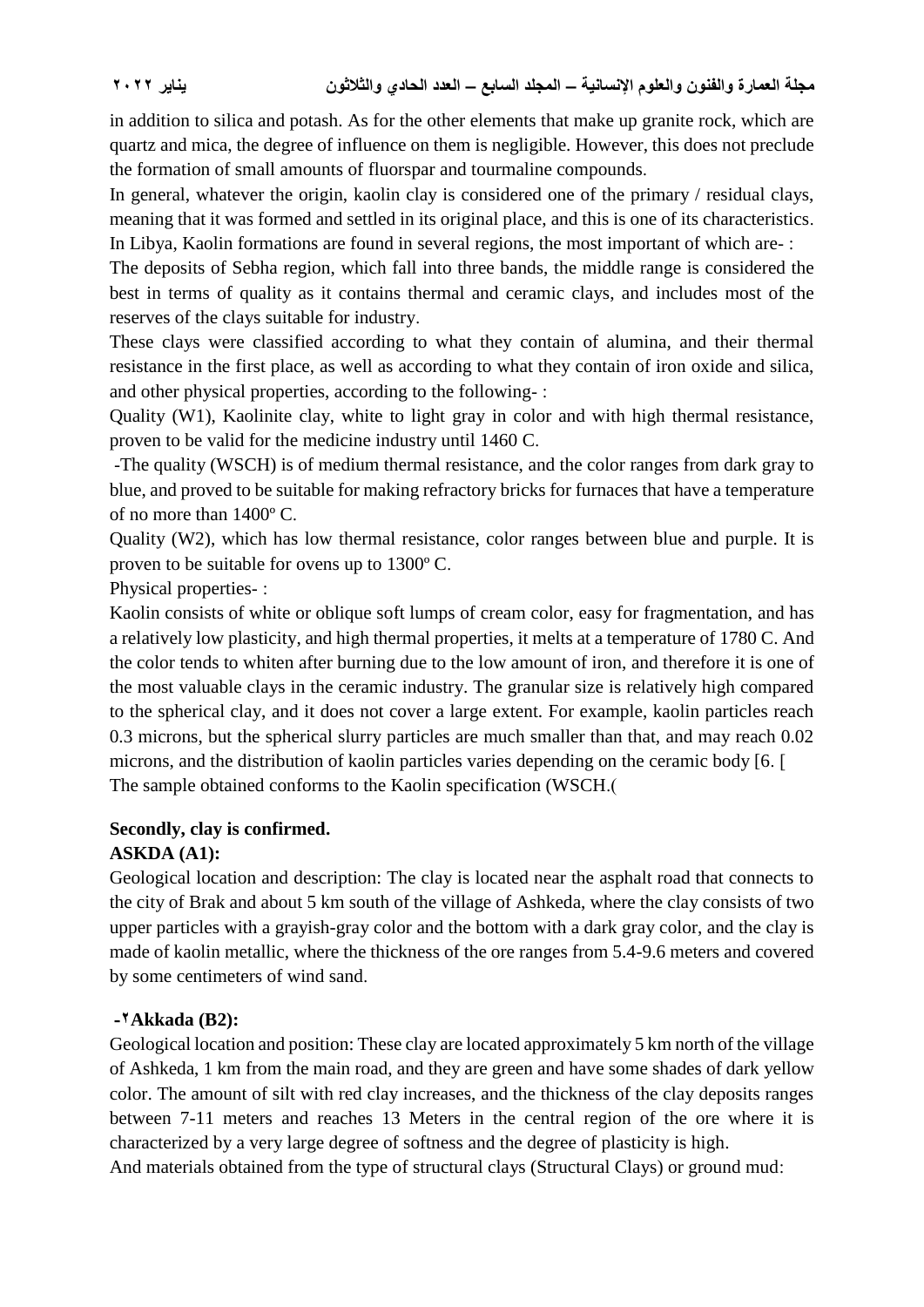We mean the clays that enter in the manufacture of construction materials such as bricks of all kinds, (and roof tiles), or what is known as tiles, and clays that go into making cement and others. They are mostly sedimentary clay that formed in different geological eras so that it became easy to classify them according to the geological formations in their places of existence such as Devon, carbon, Eocene clays ... etc.

Physical properties- :

We draw attention to the fact that some clay expands due to the presence of vehicles that release gases during the fire that lead to the explosion (Bloating). Since shrinkage during a fire usually occurs as a result of reactions related to the clay mineral, the percentage of shrinkage at a certain temperature can be associated with the percentage of materials with particles less than 2 microns.

An important feature of clay bricks is the color property after the fire. The color is closely related to the amount of iron oxide, and also depends on the degree of smoothness, the atmosphere of burning in the case of oxidation and reduction, and the degree of fire. It is also released in the presence of other compounds such as calcium and magnesium oxides (CaO, MgO). In the case of oxidation, iron gives a bright red color, which turns brown. While the color intensity fades with the presence of the aforementioned oxides (MgO, CaO), on the contrary, the color intensity increases with increasing burning temperature [6.]

### **The Results:**

1 .The viability of Libyan raw materials for the production of ceramic objects.

<sup> $\gamma$ </sup>. The validity of clay, as confirmed (A1, B2) in low temperature ceramic objects.

.3 The possibility of making use of Tarout clay in medium-temperature ceramics.

.4 Obtaining graded color shades with different tractor grades.

<sup>o</sup>. The clay used has a high plasticity, suitable for forming in various ways in ceramic production.

6 .Many imported products can be dispensed with using local materials.

# **Recommendations:**

The researcher recommends the following:

1 .Using a tarot mud in refractories.

2 .Apply glass coatings to the clay used to determine their suitability and local clay.

 $\sigma$ . Experimenting with these clay on industrial ceramic production lines (porcelain, ceramic tiles) and cutlery.

 $\epsilon$ . By studying new sites for ceramic clay, by identifying the extent of its capabilities and relevance in ceramic production.

# **References:**

1.Obaid, Ibrahim Abdel-Salam, Salah El-Din Triki, "el mawad el khaam wa amaken tawagedaha begamahereya el ozma", marakez el behoth el senaiya, 2000.p25

2.Gard , Hussam Sabah, " estekhadam tena el kaolen el hamra leantag khazaf wate el harara" , Iraq, magalet gameat Babel , el adad 5,2014,p 1122